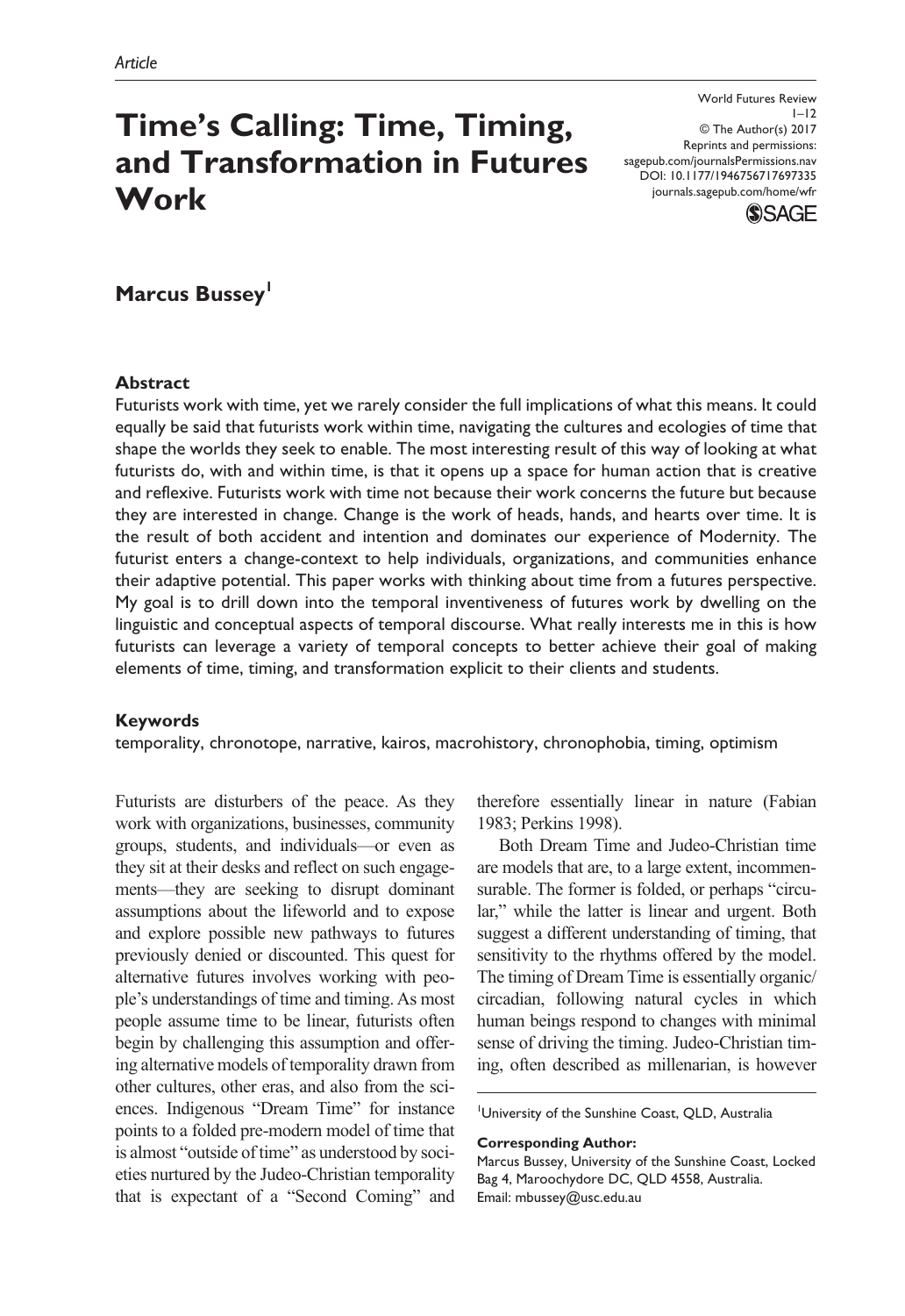heavily invested in human agency in the quest for salvation (Cohn 1970). Thus, Dream Time suggests limited agency, whereas Judeo-Christian time is suggestive of strong agency. Both models frame and determine a reality; both also offer alternative aesthetic representations of the future. The aesthetic refers to the "science of the senses" of which the arts are a subset (Bussey 2017). More broadly, aesthetics accounts for a sense of "rightness" or "order" that people recognize and share. How time is experienced and understood is certainly a sensory issue, as it is aesthetically conditioned. Aesthetics also is anticipatory (Nadin 2010), as are the models of time that underpin cultures and also the grand visions of macrohistorians. Models act as aesthetic frames, as the work of Galtung and Inayatullah (1997) on macrohistory demonstrates. The appendices of their book offers graphic representations of the models associated with each macrohistorian's understanding of timing.

Futurists disturb the peace precisely because they disturb the temporal assumptions of their clients. This is not our only brief of course, but it is an important part of what we do and it sits squarely in approaches to foresight and futures thinking. Inayatullah's "Six Pillars" approach, for instance, offers us "mapping, anticipating, timing, deepening, creating alternatives, and transforming" (Inayatullah 2008). His sequence is well thought out and based on nearly thirty years in the trade. Timing comes as the third pillar as he progressively works toward transformation as the ultimate goal. This paper seeks to do its bit in "disturbing the peace" by offering some approaches to time and timing possibly less familiar to some readers. The basic premise of the paper is that *we are "called by time" to act according to our temporal models and that these are generated and maintained by culture.* The aim is to add to the conceptual repertoire of our trade/art so that we can leverage a set of temporal concepts to better achieve our goal of making elements of time, timing, and indeed transformation explicit.

## **Adjectives and Models**

When approaching the question of time in futures work, we must first of all give thanks for adjectives. Without adjectives any discussion about the temporal dimension of what we do as futurists would be meaningless. The adjective offers us a boundary marker that delineates the context within which the understanding of time is framed. Each adjective assumes a model of "how things are." Each model offers an aesthetic order based on a set of rules and assumptions that bring coherence to a temporal practice. So, for instance, if we speak of "clock" time, we immediately think of industrial order, of the application of economics to time and social relationships. The image of the clock produces a set of ordered relationships to past, present, and future that are linear and assume productivity and improvement as the core social good.

The adjective alerts us to the temporal culture at work in relation to desired ends (an image of the social "good" for instance). Each adjective is a key to engaging in the narrative orders shaping our experience of culture. In fact narrative presumes temporal order, and because cultures are narrative enterprises (Runia 2014; Wright 2006) futurists work both across and between temporal and narrative landscapes. These landscapes converge and are expressed in context, which is the spatial domain that grounds narrative in time and place. This intersection is captured beautifully by Mikhail Bakhtin's (1982, 84) concept "chronotope" that refers to "the intrinsic connectedness of temporal and spatial relationships that are artistically expressed in literature."

Futures work, I argue, extends Bakhtin's insights into time and space by recognizing and engaging with the chronotopic in the everyday processes of organizations, communities, and their cultures. A *futures* chronotope shifts Bakhtin's literary insight into the "real world." Time and space, which are two expressions of context, establish the "rules" for such an engagement. Futurists, always searching for optimal outcomes for their clients, then work with these rules to explore alternative temporal narratives (aka chronotopes) and put to the test sets of narrative possibilities (scenarios) to design viable chronotopic pathways toward preferred futures.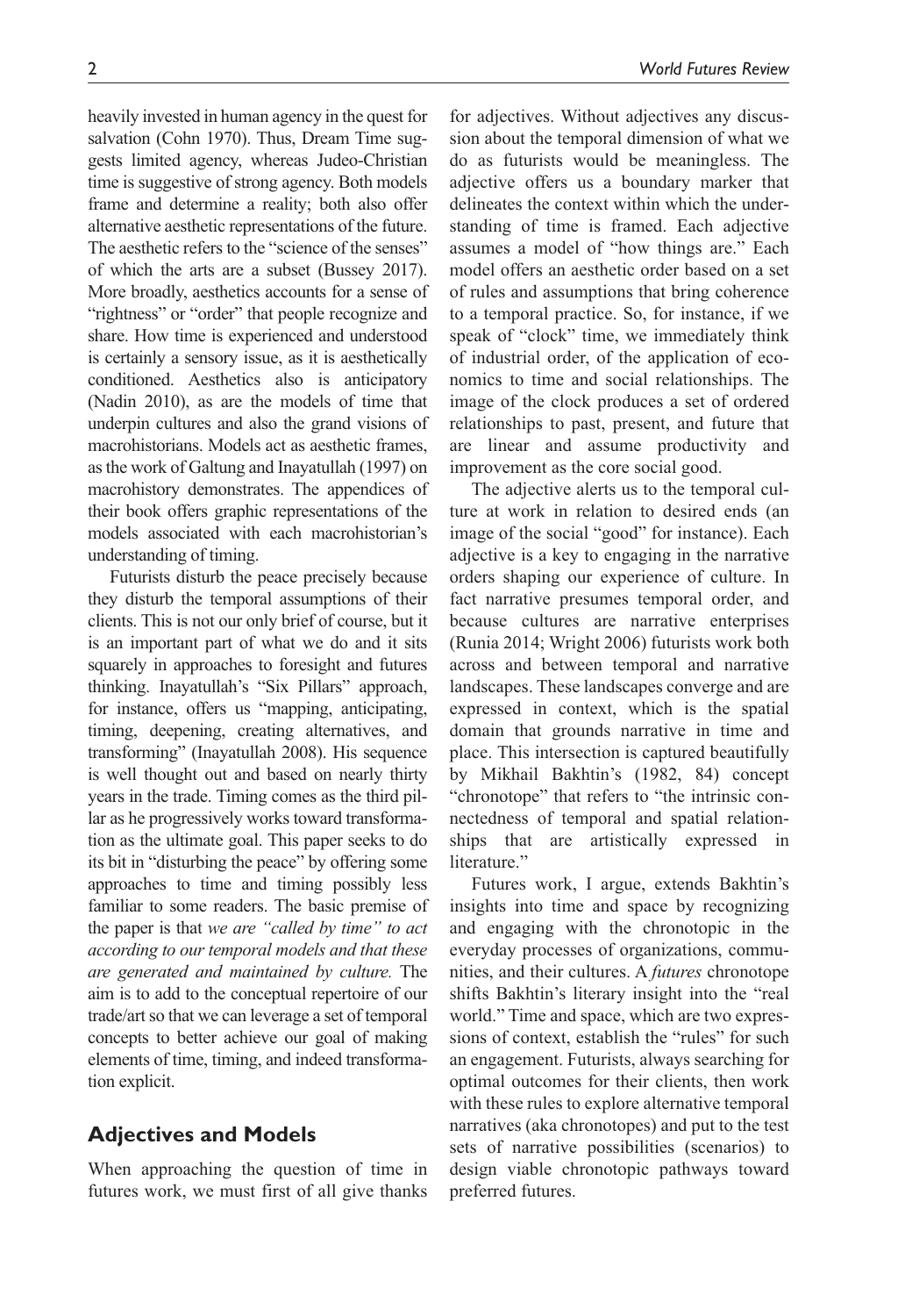Milojević and Inayatullah (2015, 152) capture this chronotopic process clearly when they note,

Various uses of narrative, e.g. framing of new and reframing of old narratives, have been part and parcel of futures thinking from the very beginning. In a similar way that narrative has been used in history—to investigate patterns of change—narrative has also been used in futures studies since the development of the field.

It goes without saying that every narrative approach to the world is premised on a usually unconscious set of assumptions about time (Fabian 1983; Seremetakis 1996). Much futures work seeks to disrupt such assumptions. This is a creative and highly satisfying space to work in. Ours is a time-obsessed culture, so it is not hard to find things to say. *What is difficult is to say useful things*. My goal is to drill down into the temporal inventiveness of futures work by dwelling on the linguistic and conceptual aspects of temporal discourse. I began such work above with a reflection on the importance of adjectives and narrative. Bakhtin's work is very useful in this regard. He of course is not alone in exposing the politics of time at work in our lives; Foucault (2005), Fabian (1983), Deleuze (1994), Agamben (1993), and even dreamy Heidegger ([1927] 1962) and many others have contributed to this discussion. Yet what is of real relevance is how futurists can leverage a variety of temporal concepts to better achieve their goal of making elements of time, timing, and transformation explicit to their clients and students. So this paper is structured around this temporal work. Its tone is abstract, but its goal is practical: to inform and extend the temporal thinking and conceptual tools available to futurists.

## **Temporal Inventiveness**

So to return to the reflection on adjectives and narrative begun above, I note that every narrative assumes a given temporal model or chronotope: one that shapes how human agency is understood and experienced. The adjective boundary work kicks in here so that clock time might easily accommodate "a business as usual" scenario; slow time might work well with what Jim Dator (2002, 10) describes as a "disciplined society," whereas dream time might constitute what Sohail Inayatullah (2008, 17–18) calls an "outlier" scenario. What is assumed in each is a temporal axis at the heart of cultures and a sense that people, as both culture makers and cultural actors, can be empowered to switch temporalities at will. Such a switch is experienced by people on a daily basis when they move from one chronotope (the office, the school, the shopping center, etc.) to another (the home, the playground, the forest, etc.). There is an *inventiveness* at work when such shifts are conscious, yet most of the time, we sleep walk into the future as both individual and collective surrender to unconscious temporal orders.

Scenario work is a generalized example of this inventiveness. However, for more specific examples, we can turn to Dator's (2002, 12) work with graduate students whom he guides to "become inventors of new political systems." Similarly, Inayatullah offers the four chronotopic contexts in the Sarkar Game (Hayward and Voros 2006) whereas Stuart Candy and Jake Dunagan explore experiential futures work at the intersection of futures and design thinking. In a recent paper (Candy and Dunagan 2016), they describe how time is shaped by workshop participants as they develop a deep time scenario that intersects with the present's preoccupation with future images of decline. In a similar vein, I explore the intimacy of the future via the senses in activities such as play, mask making, and multi-lingual workshops designed to disrupt and destabilize dominant temporal regimes (Bussey 2014c).

In such work, adjectives are a source of invention that help us delineate temporal zones and give form to the mental models that sustain our worldviews. However, given culture's conceptual inventiveness adjectives also have limits—and when such limits are reached people turn to neologisms. For instance, anthropology and communication theory have generated a set of neologisms that describe different temporal states such as the word polychronic that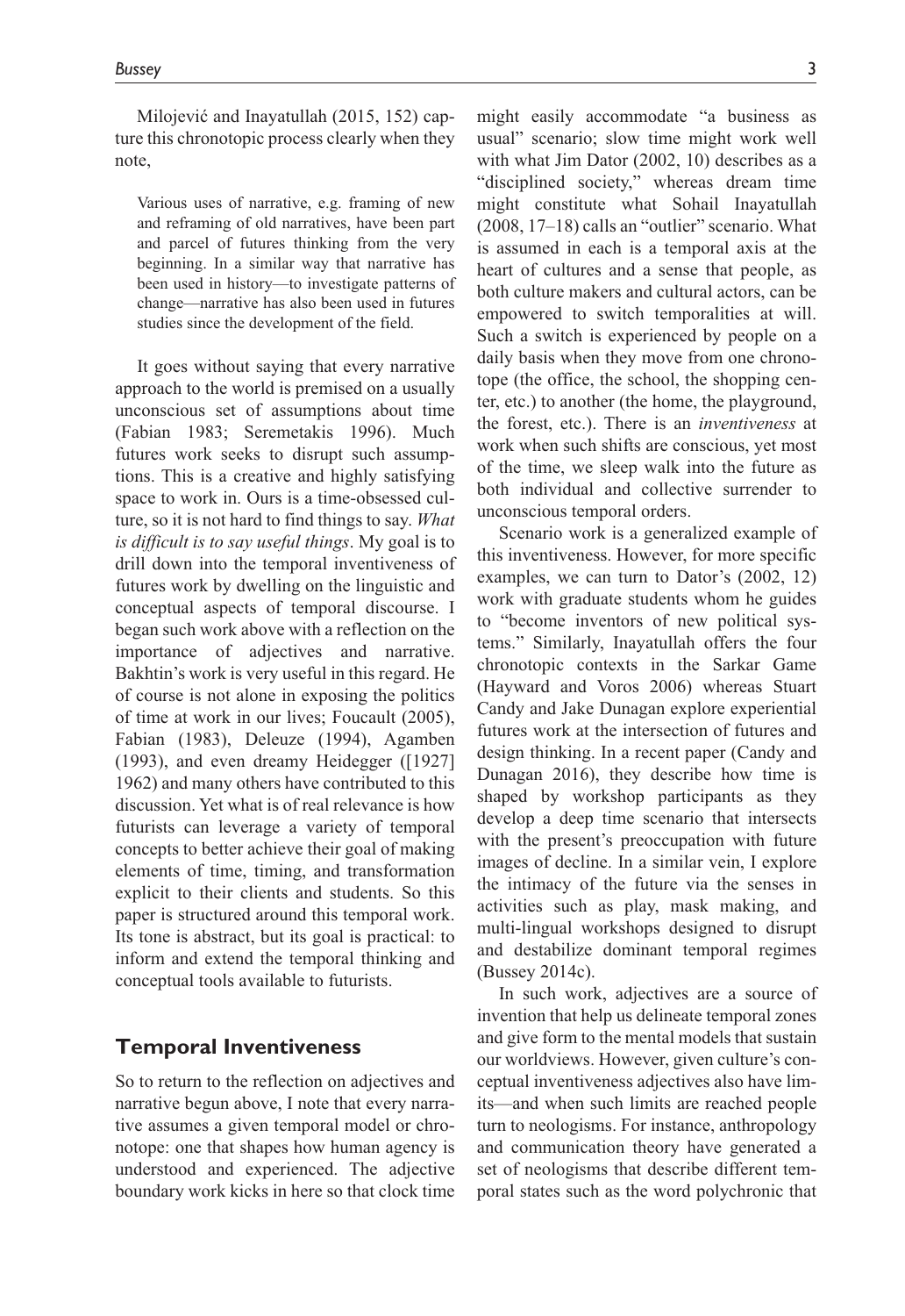describes the folded nature of time, the monochronic that describes linear time, the diachronic (changes over time) and synchronic (changes at a specific time), and the chronemic that looks at relational time in the context of power (Bruneau 1980; Fabian 1983). To this list, and it is potentially a long one, we could add Heidegger's concept of *dasein* that relates to "being" in the moment (see Bussey 2006). Johannes Fabian, in his critique of the objectifying practices of mid-twentieth-century anthropologists, suggests that such terms—as categories—often distance the observer from the object of study. Thus, there is a "politics of time" at work in what we do as futurists (Fabian 1983, x). Yet futurists are, for the most part, comfortable, with what Fabian calls *coevalness*: the sense of being a participant observer, of actively co-creating the meaning and the experience of narrative time, chronotope, in their workshop. Another rich neologism is "chronophobia," coined by art historian Pamela Lee (2006), which essentially captures the sense of temporal compression and its emotional load of anxiety, fear, and hyperstimulation.

Such neologisms pick up where adjectives cease to adequately capture new temporal insights/experiences in their fullness and possibility. Indeed, as modernity unfolded across the past two centuries, it became increasingly necessary to describe temporal consciousness through a variety of adjectival and neologistic combinations. This inventiveness is driven by the insight that how we find ourselves as actors in the world is contingent on how we time our lives and our societies (Agamben 1998; Foucault 2005; Gadamer 2013; Heidegger [1927] 1962). This is both a phenomenological and a socio-political inquiry into which futures work intrudes as it seeks to increase the temporal spectrum, and thus the inherent possibilities, of human action. However we approach this proliferation of temporal codes, it is clear that increased temporal complexity is a primary driver of stress, violence, and also creativity in today's world. Time itself has become a chief ingredient in anxiety and this sense is captured in Lee's (2006) concept of chronophobia touched on above. The following section looks

in more detail at this sense of temporal compression.

## **Stress and Invention**

Chronophobia has its corollary in the work of Douglas Rushkoff (2013). Rushkoff is an aficionado of presentism. Rushkoff (2013, 265) describes a "today" that is experiencing narrative collapse brought on by "the media and culture around us all." As I note above, narrative and time come together in space/place to express culture. Or to put it another way, culture is an engine of narrative. And narrative both shapes and is shaped by time and place. This is Bakhtin's chronotope at work. The collapse of narrative, Rushkoff (2013, 13–14) argues, is an expression of the compression of time brought on by the disorientation caused by the triumph of digital media over everyday life. Thus, he notes,

Experiencing the world as a series of stories helps create a sense of context. It is comforting and orienting. It helps to smooth out obstacles and impediments by recasting them as bumps along the way to some better place.

Later he asks,

But stories cannot truly come to the rescue of people who no longer have the time or trust required to respond to narrativity. What if stories themselves are incompatible with a presentist culture? (p. 39)

Now although Rushkoff is not particularly kind to futurists (see Rushkoff 2013, 16), I accept his point and argue that the role of our "trade" is to work against presentism. Futurists are time travelers who deploy the anticipatory imagination in response to the yearning people have for something beyond the horizon: that elemental "What if?" that calls to us, inviting what Giambattista Vico called *inventio*.

As the historian Eelco Runia (2014, 153) has noted,

It is by means of *inventio* that time and again the "new" is invented out of "old" metonymical places. It is by means of *inventio* that "the nations" have mutated from one "level of being"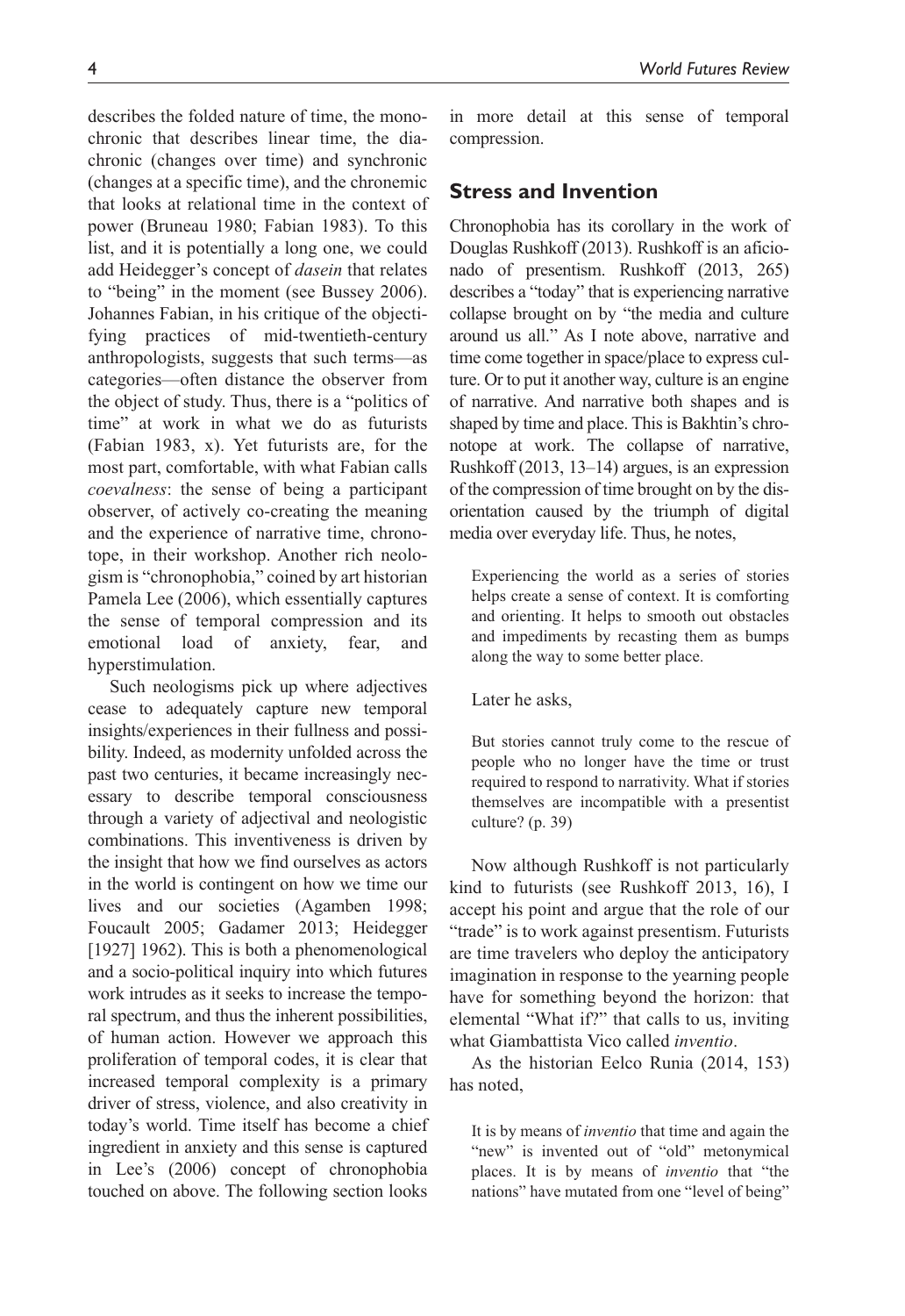to another and have actually reached the point they have today . . . Vico . . . awakens dogs that lie sleeping and—by making "non-sense" of the here and now—*reinvents* the discontinuities that are stored in what we take for granted.

Runia is pointing to the immanent possibilities of culture and its chronotopes. This inventive dimension to culture's narrative possibilities is what futurists work with when engaging people in shaking off their "present shock." Such work requires a sensitivity to the temporality of our clients along with a determination to emancipate one and all from the bonds of a dominant "clock" that colonizes our psyches. Given the authority of the present over all other considerations that frame agency, this is persistent work in which futurists keep one foot in the present and another in deep time (Nandy 2007, 176). This possibility of simultaneously inhabiting multiple time frames, the polychronic, is an important "oracular" dimension of futurist's work (Bussey 2009).

This insight is captured beautifully by the anthropologist Loren Eiseley (1907–1977) who noted of this human faculty:

Man is, in reality, an oracular animal. Bereft of instinct, he must search constantly for meanings. We forget that, like a child, man was a reader before he became a write, a reader of what Coleridge once called the mighty alphabet of the universe. (1994, 144–45)

The oracular of course speaks to a particular stance vis-à-vis the world. This is the space of *mythos* at work within the lifeworlds of humanity (Bussey 2014a; MacGill 2015). Mythic narratives provide the subjective energy for our activity in the world. As a living dimension of culture mythic, chronotopes evolve slowly, but at times, rapid mutations can occur as they did for instance when Western Europe and then the world rushed headlong into the Industrial Revolution and Modernity (Runia 2014). Such a leap suggests we are capable of such daring again and *that is a reason for hope*; it is a reason to put aside the guarded pessimism of Rushkoff and focus on what can be done in the light of the futures we face.

## **Change and Timing**

In fact, I see hope as an integral part of the futurists brief; it is essential for strong action on behalf of the future. Equally, it is clear that how we hope is conditioned by our temporal models. If we subscribe to a millennial eschatology, our hope will be other worldly; if we are Marxists, we understand change as contingent on revolution, and therefore our hope is for an overturning of the dominant world economic system. Such temporal models are clearly limited so perhaps we should invest our hope in less specific models of change. Being optimistic allows us to hope more generally, with less partisan fervor. It makes sense to me that part of what is to be done by futurists is laying bare the temporal models that shape individual and collective hope and the decisions such hope underpins.

Thus futurists' work can be broadly optimistic, fostering hope by navigating temporal complexity and teasing out the key temporal models that are shaping the hopes and fears of their clients (Bussey 2016). For instance, macrohistory, as used by Inayatullah (2008), reveals aspects of these models, whereas scenarios and narrative work, and even simple timelines, all work toward a deeper engagement with the multiple chronologies at work in all human contexts. Similarly, heritage futures also play a significant role in folding the pasts of a context into possible alternative futures. Such folding requires both memory work and anticipatory design to not just catch a wave but also hopefully set some waves in motion. *Timing becomes a key issue* then as it speaks to the present through an intuitive optimism that weaves the possible and the preferable into new forms that incorporate both past and future conditions and intimations. Yet this anticipatory faculty is only as strong as its mental models. Change the model and we change the timing.

So change is at the heart of the futurist's work. Paradoxically of course change is a source of both anxiety and hope. So futurists seek to not just manage change, or second guess it. We go deeper, further than that. We seek to be a part of it, not just to be the change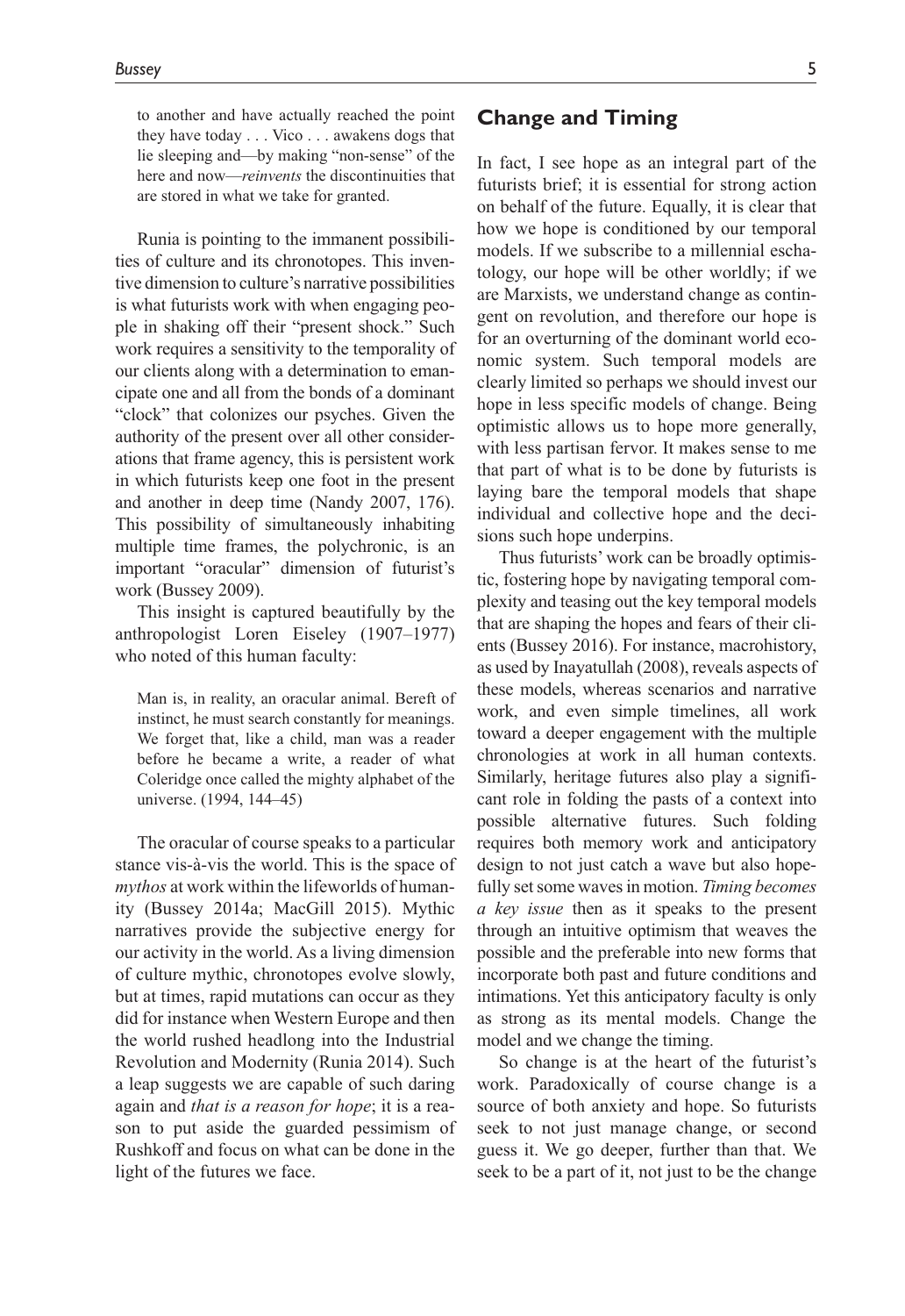we wish to see in the world, as Gandhi would have it, but to stir it up: provoke it. Yet change is not that simple. The reality of the change needs to be understood and interrogated as to its nature, its quality. I think this ultimately gets down to how we experience change, how it affects us: is it a new gadget or a new policy? A new idea or a new brand of toothpaste? We can be offered choices but are they illusory or real? Does the change inspire hope? Are we passive recipients or active players? Jim Dator (1978) asked such questions as he ended his short essay on the "Futures of Anticipatory Democracy." The tension between real choices and the banality of the "devil and the deep blue sea" is just as alive and well today as when he wrote that essay. In fact time seems to have slipped away, to have evaded our best efforts to harness its potential. Yet in other respects, the world of 1978 and the world today are two vastly different places.

The historian Filipe Fernandez-Armesto (2015, 25) sums the situation up nicely:

The problem of how to understand time is inextricably part of the problem of how to understand change. No time, no change. No change, no time: only the kind of changeless eternity that religious traditions call "God."

Similarly, the philosopher Meera Chakravorty (2007, 130) notes,

Change and processes do not occur in time, they are Time.

Empirically we know the world changes and that human agency counts; thus, we hope, yet we also know that managing change is no easy thing. The managerialist approach to change often confused with foresight work—is only ever partial. The alternative to change management is more elusive and also more compelling. Organizational theorist Peter Clark (1990) tried to map this divide by identifying "chronological codes" as being of two kinds: homogeneous and heterogeneous. His work offers us a fascinating taxonomy of temporal relations in which "some temporal units are relatively stable, yet *the most important units are probably very unstable and*  *highly variable*" (Clark 1990, 145; emphasis in original). This variability, of course, is what interests futurists. Following Clark, we understand that when change is experienced as an exogenous force, time is understood as homogeneous. Because discovering and enabling agency is key to futures work, it is in the adaptive and creative endogenous responses to timing that energy is best invested. With this insight we have now arrived at the structure-agency conundrum of social science. To side step this impasse, we can turn to the temporal patterning at work in macrohistorical approaches to time.

## **Time's Rhythmic Nature**

The codes Clark is describing are subsets of our temporal models as they speak to various arenas within which, and for which, the communities and organizations function. Timing the world is a complex human activity: time stretches, shrinks, dreams, and collapses following rules that often seem mysterious. To describe temporal codes is relatively easy; to get inside the temporal models that generate them is less so. Galtung and Inayatullah (1997) have sought to do just this by describing a range of macrohistorical models. These models, such as Sorokin's pendulum and Sarkar's *varnas*, provide clear patterns that illustrate the rhythmicity of timing and the various ways historical change can be understood. They highlight the embeddedness of such rhythms in our cultures. In essence, we adopt models and submit to their orderings of our temporal realities because they provide meaning and coherence. Each model in fact acts as a self-fulfilling prophecy that we collectively submit to and enact. To expose such models to our clients is a major step toward their regaining agency within context. Dirk Bunzel (2002, 178–79), in describing this "rhythmic subjection," offers a real insight into how we align our actions and expectations, our models of change, to the rhythmic structures that surround us:

Rhythmic subjection is not passive: on the contrary, it is fundamentally *active*. It not only demands the creative contribution of rhythmizing consciousness; it also implies a certain obligation. To achieve the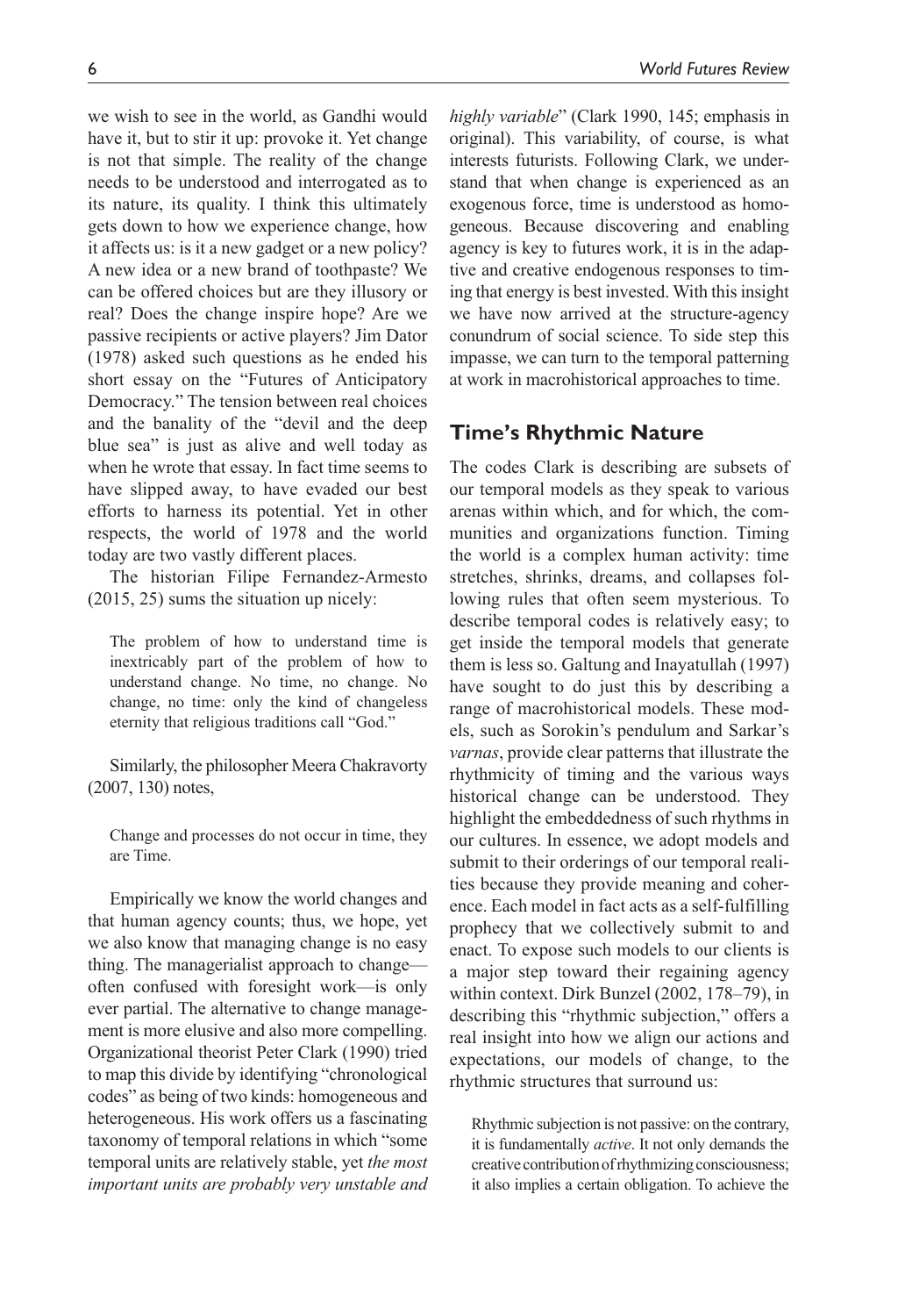rhythmic coessentiality desired, individuals/groups have to *act*. Dancing, perhaps the best example, asks for coordinated movement to evoke and sustain the rhythmic experience (coessentiality) desired—in fact, this is what qualifies dancing as such. In other words, rhythms are *calls for action*.

This call for action is central to timing. Our models are not separate from our lives. We live them both socially and intimately. We practice our models and cultivate our identities within time. Thus culture is the ultimate vessel of time in which temporal ecologies evolve and through which we all find ourselves. This "finding" of self-in-time is not a passive activity—it involves every moment of every day. We live and breathe this work; it is a bio-psycho-cultural project with rich phenomenological and aesthetic possibilities. In fact, time is perhaps the most intimate experience we have as finite beings. This phenomenological dimension of time motivated Martin Heidegger ([1927] 1962) to explore the relation of *being* to *time* and has preoccupied many philosophers both before and after him (Bergson [1887] 1960; Deleuze 1993; Foucault 2005; Gadamer 2013; Husserl [1905–1910] 1964). Time and timing therefore is a given in futures work.

This paper began with comments on temporal models and the need to disturb them and then offered a reflection on the power of adjectives, neologisms, and narrative. It then turned to questions of temporal compression, stress, narrative collapse, and presentism to begin the quest for hopeful temporal pathways into the future. This quest in turn led to considerations of change, and a generalized optimism. It was suggested that timing and the patterns of macrohistory become powerful vehicles for rethinking the dominant temporal maps that order our thinking and assumptions about reality. This path relied heavily on an understanding of culture as inventive (thanks Vico and Runia), and of people as potentially creative collaborators in change processes. As the paper now turns toward a conclusion of sorts, we need to consider two final aspects to futurists temporal work: first, there is the question of "narrative action" in response to *a sense that time calls us into being*, and therefore action;

second, we need to consider the transformative possibilities that are inherent to temporality itself—this its evolutionary potential that I describe as patterning over pattern (Bussey 2014b).

## **Time's Calling**

It is the contention of this paper that time calls us to be "more": to continually seek to expand both our individual and collective potential. We yearn to fill time both actively and symbolically, via narrative action. *Futurists work with this calling as anticipatory knowledge workers* exploring our culture's epistemic and ontological limits and the temporal ecologies that support these. Our focus is on timing and change and the rich possibilities available to people as they grapple with their individual and collective futures. To borrow from communication theory (Leston 2013), futurists mobilize a context's *kairos*, "right timing," in our attempt to problematize the present and explore alternatives that appear as cracks, roads not taken, in the past and the present. Robert Leston suggests that *kairos* is the inventive principle at the heart of timing. His description of the "untimely" as a rupture in linear chronological time that generates the interstitial moment for rupture provides us with an insight into the destabilizing work of the futurist:

The untimely seeps in through this interstice, shocking us out of our habitual way of accepting the flow of time. (Leston 2013, 46)

The futurist works to step outside of their local homogeneous time: the gravity of the habituated moment. This is an attempt to move from what was termed *weak agency* in the opening section above, to *strong agency*. Being for a moment outside of dominant temporal codes invites in the untimely, the disruptive that "*unhinges*" *time* and unleashes new creativity and energy into the structures people inhabit. This unhinging invites our clients to *act*—to fill time with alternative images, to take new pathways and weave new supportive narratives. As Leston (2013, 47) argues,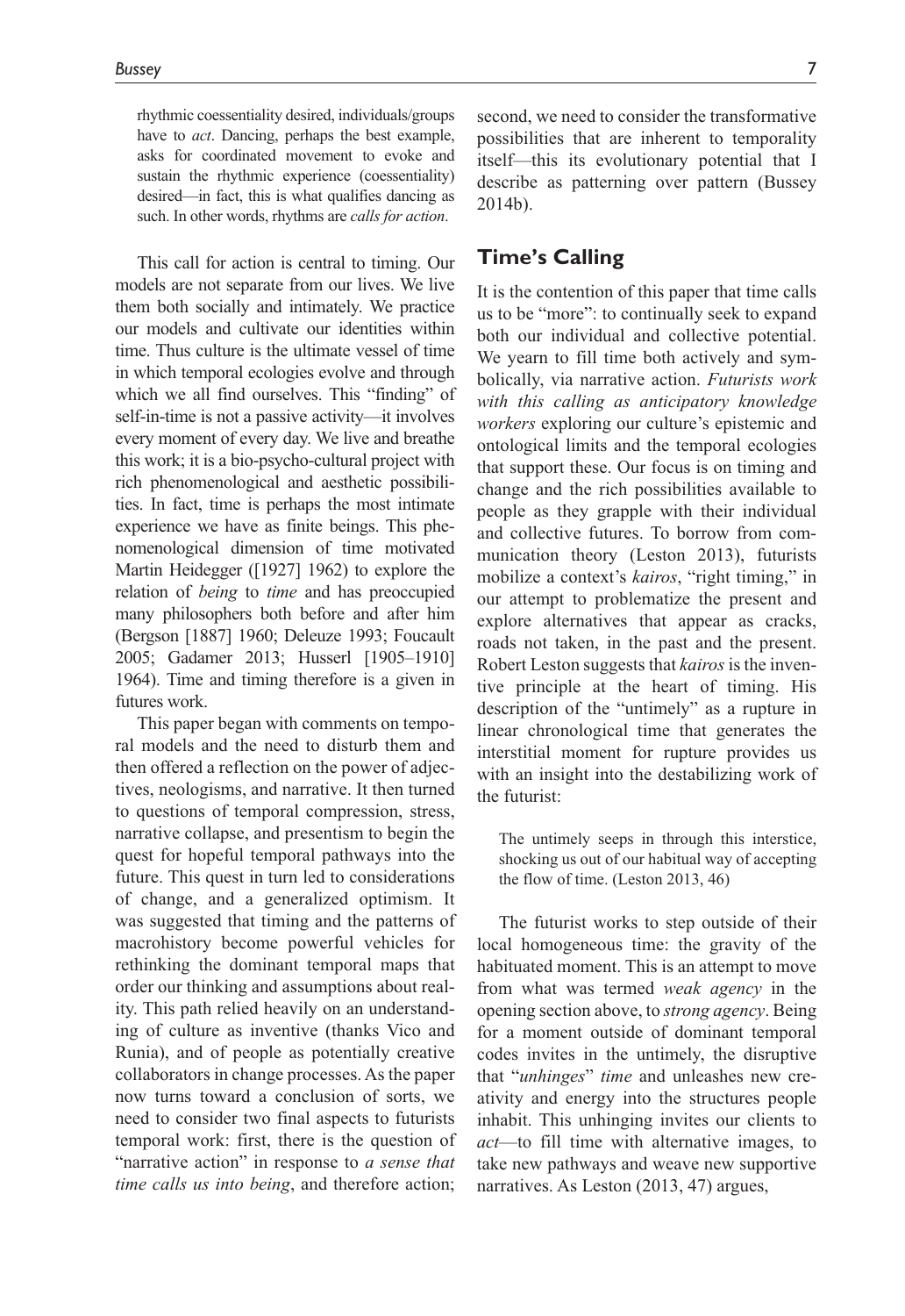When I am confronted with an image or set of images that are too great for me, when I encounter the sublime, rather than beautifying it, the ego experiences a "crack." It is just then, when the sensory-motor schema has broken down, when we cannot continue to narrativize, and when time is unhinged; in short, when we have reached our limit, it is then, in that gap, in that kairos, that invention becomes possible, even necessary.

Time, in the guise of *kairos*, is the creative principle at the heart of futurist's work. Our task is to locate those we work with in various meaningful and possibly disturbing temporalities. Thus we are called to build bridges between the inside-outside of time. Such work is relational and involves futurists and their clients in co-creating narrative pathways and accompanying actions into the future in which both the timely and the timeless collide and generate creative sparks. Such creative sparks are touched on by the anthropologist Maurice Bloch (2010) in his description of an emptied "transcendental social" in which social actors deliberately remove themselves from the transactional world via ritual and then move back into the world of action, via acts of "rebounding violence" (Bloch 2010, 160) that once again reinstate the "real." The context for Bloch's reflections is the built environment of Çatalhöyük, but he generalizes to argue that all human societies engage "a transcendental, time-denying social element" (Bloch 2010, 159) that is emptied via ritual which

leeches out intentionality and the tumult of life continually created by actions to make it the static world where roles and corporate groups can exist. (Bloch 2010, 158)

For Bloch, the transcendental denies time as he is committed to a powerful materialist ontology. Ritual eliminates agency. Thus, *culture is emptied of agency through the submission to its own routines*. My reading of this process is that agency is suspended through routine (aka ritual) and regained in the day-to-day struggles of individuals and groups and that this is where pragmatic relationality is found vis-à-vis an abstracted universality. The routines and rituals of life, organizations, systems, and communities dull the individual and suppress agency and the self-awareness this implies. In response to this, time is to be unhinged through a range of futures activities where the transcendental is ruptured and social activity (relationality) reclaims its inventive potential.

## **Patterning Not Pattern**

The calling of time is an invitation to bring some magic back into a world that has been pared back, made ordinary and functional by the industrialization of clock time. Modernity's colonizing sense of order, expressed in our technologies and our relationships, our cities, and our media, has reduced our sensitivity to deeper experiences of time (Hetherington 1997). The result is that we have been inoculated against dreaming. The cells in our bodies, the neurons in our brains, hum at higher frequencies than our ancestors (Abram 1996). Now, this is not necessarily a problem as something evolutionarily important is happening (Fernandez-Armesto 2015). A case can certainly be made that the demolition of slow time and its analogues made way for the world we inhabit today. This loss might be described as "collateral damage." Chronophobia is a clear response to this damage. Our futures work is one way of addressing this mutation in our temporal lives.

The prime disruptive activity of futures work is, I believe, the invitation to dream beyond the domesticated temporalities that confine our personal and working lives. It is an invitation to come to our senses, to borrow Morris Berman's (1989) phrase: *to dream in the sense I am using is to step into time for a moment*. It is not to vacate time but to remove oneself from the bonds of the narrow temporal fields, a singular chronotope, that routinize life and order our perceptions (Nandy 2007). Futures chronotopes offer the multiple in response to the singular, inviting in a strong agency that is able to inhabit the polychronic with grace and thus also resilient and collaborative. New orders appear with new perspectives on things. Just as people find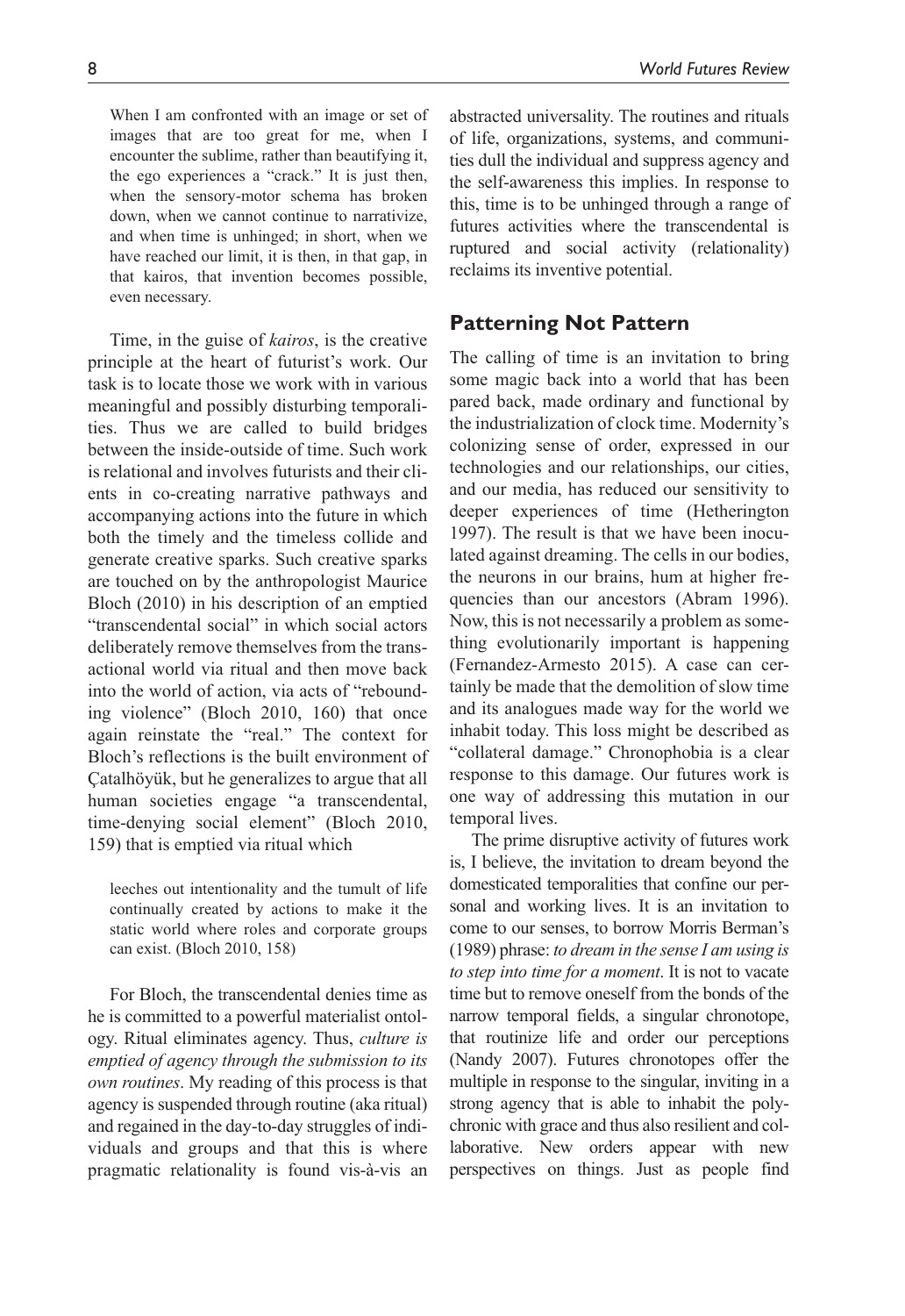meaning through their narratives, so we find meaning in the patterns we perceive around us. Narratives are powerful patterning processes that respond to our aesthetic conditioning. Perception and patterning are aesthetic activities and at the heart of how we find ourselves in the world (Bussey 2017). Reading patterns is an anticipatory faculty inherent to all people; it is, as Richard Slaughter (1995) reminds us, at the heart of foresight.

Futurists empower those they work with to step out of time and see the world around them as newly patterned, relationally active, and alive to our presence. This is a co-creative open space in which, for a moment at least, ordered life appears in ruins and from which new possibilities emerge (Gafijczuk 2013). In fact, the trick is to enable people to see their own complicity in the ordering–reordering of their worlds. When one is complicit, one is also empowered to change "what is." Rather than being "caught in the act" of reifying the present we get to reconfigure our own stories and the patterning work that sustains them. This is an aesthetic activity that we all engage in. It is the ordering activities deployed to help us manage life. We are, however, for the most part unaware of this faculty. However, the evolutionary pressure we are now under, both individually and collectively, is to wake up to this ordering ability inherent to us all as the key to narrative action. As noted, Berman (1989) describes this as *coming to our senses*. This is a reflexive awakening, and the futurist engages in this work when in the classroom and the boardroom. New orders, what Berman calls "codes" and I think of as patterns, are no longer givens but processes: coding not codes, patterning not patterns. Berman (1989, 313) nails it when he observes,

Part of our goal, undoubtedly, is to learn what it means to live without paradigm, but I also sense a much more complex possibility, viz., developing a radical new code that is itself about coding, and is not merely a shift in coding. This is where reflexivity—the awareness of coding as coding, or Grudjieff's "self-remembering" on cultural scale—becomes so important. Christianity, Catharism . . ., science, and even

cybernetic holism . . . are all heuristically valuable, but they are not "true." Only our need for truth is true, and the problem arises when any one of these tools, or codes, is mapped onto our entire ontology. Reflexivity is about the breaking away from this vertical, binary pathology, for it does not (necessarily) say, "Have no codes," but only requires a deliberate awareness of constructing and using a code, and the having of that awareness as part of our code.

Through objectifying our temporal models and releasing the reflexive energies inherent to human potential, futurists act as agents in the shift Berman is describing. Sensitivity to the temporal, the ability to articulate temporal models, and to play between them to release the creative sparks in all contexts is a large part of what we do. We are bridge builders between our current anorexic temporal culture and future engagements with the folded temporality of *kairos.* In this, we offer direction, the alignment of disruption with goal. This is the partisan nature of our work (Bussey 2014b). Opening up the temporal landscapes of clients and then aligning the disruptive energy, Bloch's "rebounding violence," re-animates the domesticated temporality of organizations and individuals. These are transformative moments when our futures senses come to the fore and vivify the futures context (Bussey 2016).

#### **Modern Times**

By way of conclusion, I wish to time travel back to 1936 when Charlie Chaplin produced the classic film, *Modern Times*, in which he exposed and lampooned the industrial and linear mode of being that characterizes modernity. His target was the clock and the ordering power of "factory" time. Such temporal orders struck, and still strike, at the heart of human creativity.

I would say that in the light of these reflections on modern "times," the futurist's response to time's calling is to

1. develop tools that critique the politics of time at work in both organizational and individual contexts;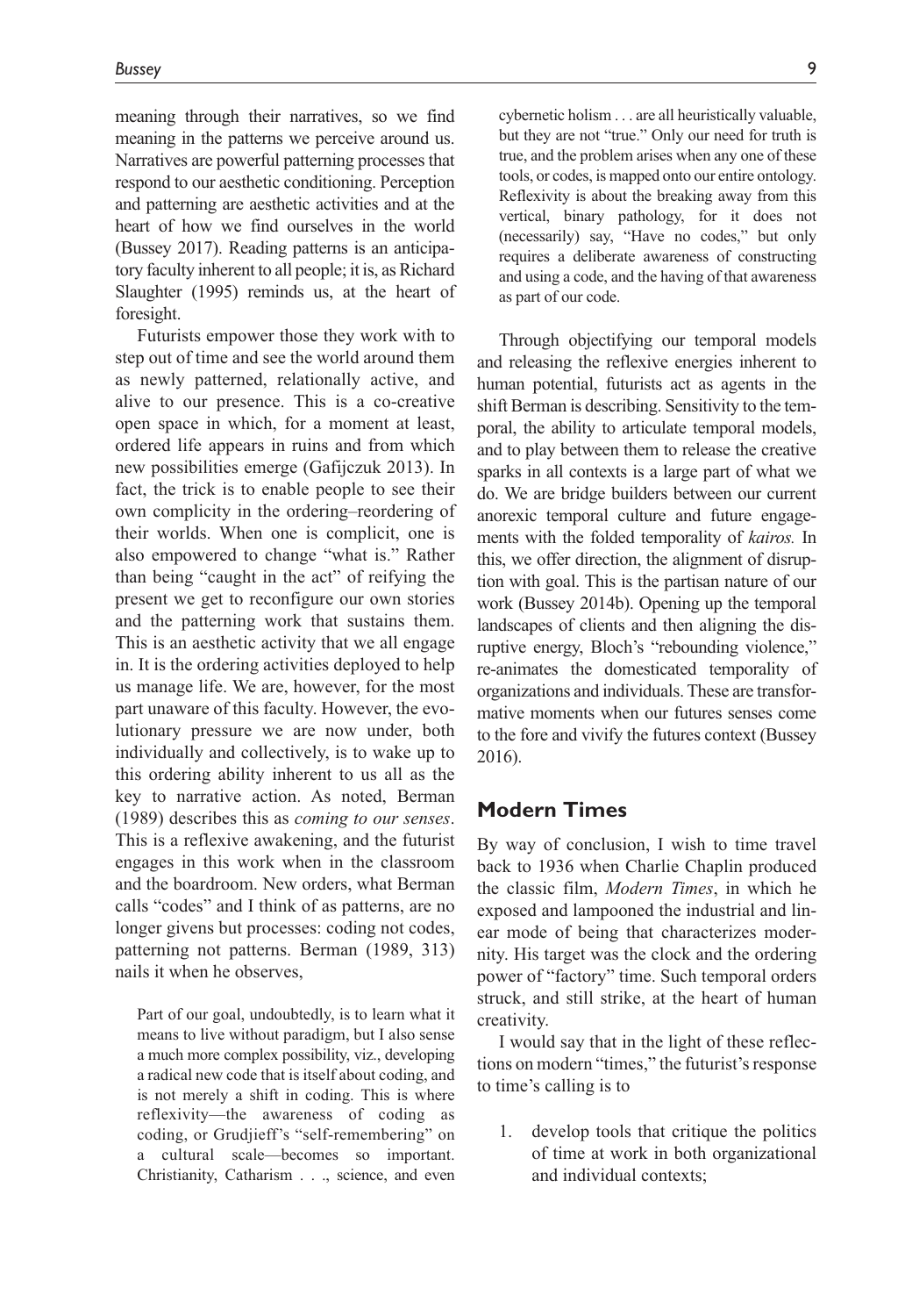- 2. foster optimism by making explicit the temporal models that either inhibit or facilitate transformation; and
- 3. empower clients and students to craft vibrant and heterogeneous temporal ecologies better able to sustain optimal futures.

Time, timing, and change/transformation all underpin this work. As it is, we are a sleeping civilization plagued by bad dreams (Saul 1997). The modern world finds its way into us through the imposition of a domesticated temporality that restricts the imagination and dulls our futures senses. Deleuze (1993, 86), in describing this process, captures this sense of loss and dullness as the numbing of the individual (aka monad):

The world exists only in its representatives as long as they are included in each monad. It is a lapping of waves, a rumor, a fog, a mass of dancing particles of dust. It is a state of death or catalepsy, of sleep, drowsiness, or of numbness. It is as if the depths of every monad were made from an infinity of tiny folds (inflections). Endlessly furling and unfurling in every direction, so that the monad's spontaneity resembles that of agitated sleepers who twist and turn on their mattresses.

Our task as futurists is to work toward a lifting of this state from our minds. When the senses are dulled and our capacity for surprise is blunted, we can always *play with time*. From this position we can challenge the vapid presentism and the constant temporal agitation that dominates social relations today. Indeed, we can indulge in the linguistic inventiveness of our field and extend our lexicon of temporal terms, strategies, and concepts to continually challenge ourselves, our colleagues, and our clients to answer the calling of time to become "more." It is not so much what we do when we hear this call; it is that we understand that as futurists such a call is a powerful motivation for change and transformation and also a source of optimism in times of fear and uncertainty.

#### **Declaration of Conflicting Interests**

The author(s) declared no potential conflicts of interest with respect to the research, authorship, and/or publication of this article.

#### **Funding**

The author(s) received no financial support for the research, authorship, and/or publication of this article.

#### **References**

- Abram, David. 1996. *The Spell of the Sensuous: Perception and Language in a More-than-Human World*. New York: Vintage Books.
- Agamben, Giogrio. 1998. *Homo Sacer: Sovereign Power and Bare Life*. Translated by Daniel Heller-Roazen. Stanford: Stanford University Press.
- Agamben, Giorgio. 1993. *Infancy and History: The Destruction of Experience*. New York: Verso.
- Bakhtin, Mikhail M. 1982. *The Dialogic Imagination: Four Essays*. Translated by Michael Holquist and Caryl Emerson. University of Texas Press Slavic Series. Austin: University of Texas Press.
- Bergson, Henri. (1887) 1960. *Time and Free Will*. Translated by F. L. Pogson. New York: Harper & Row.
- Berman, Morris. 1989. *Coming to Our Senses: Body and Spirit in the Hidden Story of the West*. New York: Simon & Schuster.
- Bloch, Maurice. 2010. "Is there Religion at Çatalhöyük . . . or Are There Just Houses?" In *Religion in the Emergence of Civilization*, edited by Ian Hodder, 146–62. Cambridge: Cambridge University Press.
- Bruneau, Thomas J. 1980. "Chronemics and the Non-verbal Interface." In *The Relationship of Verbal and Nonverbal Communication*, edited by Mary Ritchie Key, 101–18. The Hague: Mouton Press.
- Bunzel, Dirk. 2002. "The Rhythm of the Organization: Simultaneity, Identity, and Discipline in an Australian Coastal Hotel." In *Making Time: Time and Management in Modern Organizations*, edited by Whipp Richard, Barbara Adam, and Ida Sabelis, 168–81. Oxford: Oxford University Press.
- Bussey, Marcus. 2006. "The Paradox of Being: Dasein as a Potential 'Ground' for Futures Work." *Journal of Futures Study* 10 (4): 91–94.
- Bussey, Marcus. 2009. "Six Shamanic Concepts: Exploring the between in Futures Work." *Foresight* 11 (2): 29–42.
- Bussey, Marcus. 2014a. "CLA as Process: Mapping the Theory and Practice of the Multiple." *Journal of Futures Studies* 18 (4): 45–58.
- Bussey, Marcus. 2014b. "Concepts and Effects: Ordering and Practice in Foresight." *Foresight* 16 (1): 1–16.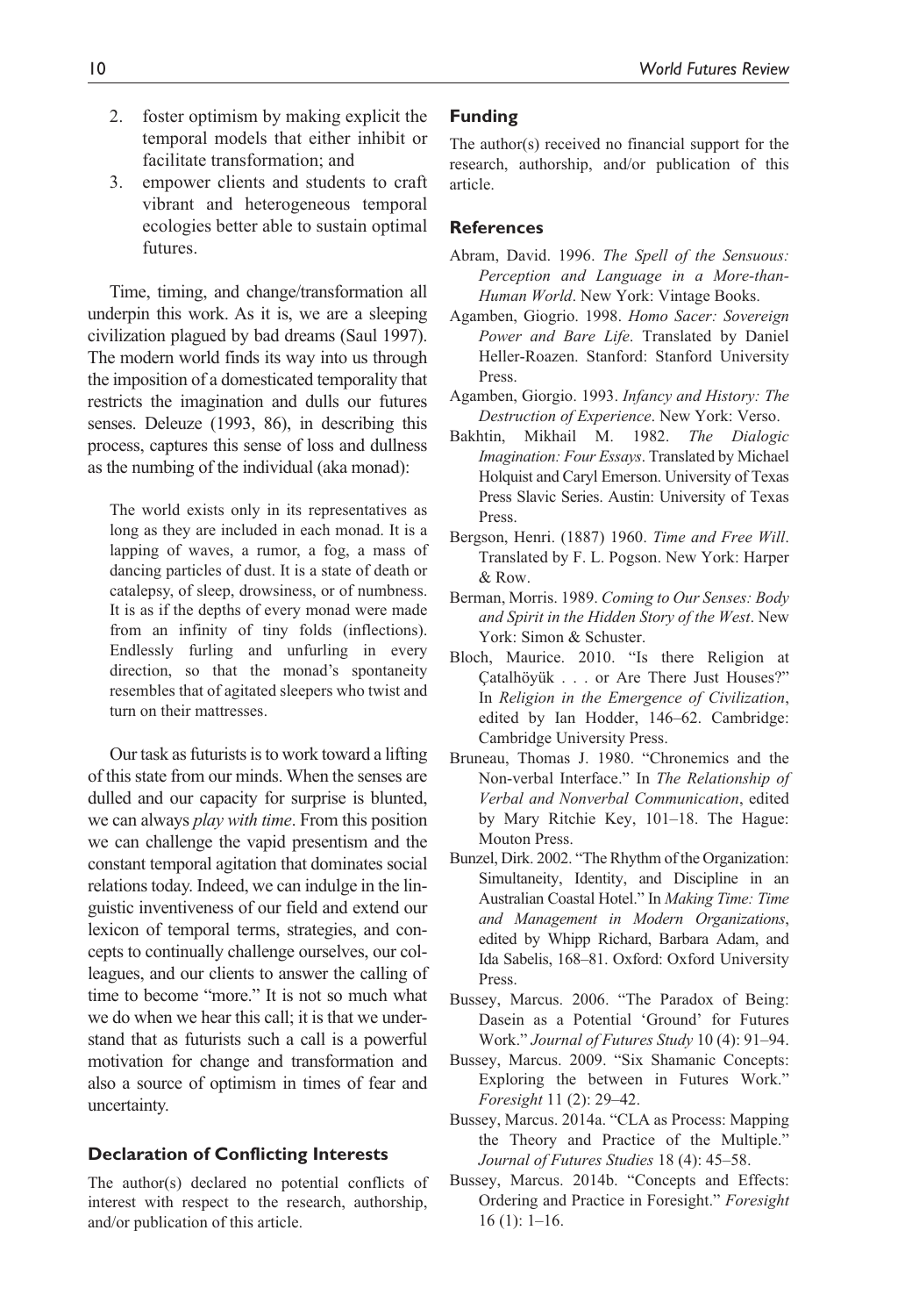- Bussey, Marcus. 2014c. "Intimate Futures: Bringing the Body into Futures Work." *European Journal of Futures Research* 2 (53): 1–8.
- Bussey, Marcus. 2016. "The Hidden Curriculum of Futures Studies: Introducing the Futures Senses." *World Futures Review* 8 (1): 39–45.
- Bussey, Marcus. 2017. "Anticipatory Aesthetics: New Identities and the Futures Senses." In *The Aesthetics of Development*, edited by John Clammer and Ananta Kumar Giri. New York: Palgrave Macmillan.
- Candy, Stuart, and Jake Dunagan. 2016. "Designing an Experiential Scenario: *The People Who Vanished*." *Futures* 86: 136–53. doi:10.1016/j. futures.2016.05.006.
- Chakravorty, Meera. 2007. *Consciousness, Time, and Praxis*. Delhi: New Bharatiya Book Corporation.
- Clark, Peter. 1990. "Chronological Codes and Organizational Analysis." In *The Theory and Philosophy of Organizations: Critical Issues and New Perspectives*, edited by John Hassard and Denis Pym, 137–63. London: Routledge.
- Cohn, Norman. 1970. *The Pursuit of the Millennium*. Oxford: Oxford University Press.
- Dator, Jim. 1978. "The Future of Anticipatory Democracy." In *Anticipatory Democracy: People in the Politics of the Future*, edited by Clem Bezold, 315–28. New York: Vintage Books.
- Dator, Jim. 2002. *Advancing Futures: Futures Studies in Higher Education*. New York: Praeger.
- Deleuze, Gilles. 1993. *The Fold: Leibniz and the Baroque*. Translated by Tom Conley. Minneapolis: University of Minnesota Press.
- Deleuze, Gilles. 1994. *Difference and Repetition*. Translated by Paul Patton. New York: Columbia University Press.
- Eiseley, Loren. 1994. *The Unexpected Universe*. New York: Harcourt Brace.
- Fabian, Johannes. 1983. *Time and the Other: How Anthropology Makes Its Object*. New York: Columbia University Press.
- Fernandez-Armesto, Felipe. 2015. *A Foot in the River: Why Our Lives Change—and the Limits of Evolution*. Oxford: Oxford University Press.
- Foucault, Michel. 2005. *The Order of Things: An Archaeology of the Human Sciences*. London: Routledge.
- Gadamer, Hans-Georg. 2013. *Truth and Method*. Translated by Joel Weinsheimer and Donald G. Marshall. London: Bloomsbury Academic.
- Gafijczuk, Dariusz. 2013. "Dwelling within: The Inhabited Ruins of History." *History and Theory* 52 (2): 149–70.
- Galtung, Johan, and Sohail Inayatullah, eds. 1997. *Macrohistory and Macrohistorians: Perspectives on Individual, Social, and Civilizational Change*. Westport: Praeger.
- Hayward, Peter, and Joseph Voros. 2006. "Playing the Neohumanist Game." In *Neohumanist Educational Futures: Liberating the Pedagogical Intellect*, edited by Sohail Inayatullah, Marcus Bussey, and Ivana Milojevic, 283–96. Taipei: Tamkang University Press.
- Heidegger, M. (1927) 1962. *Being and Time*. Translated by John Macquarrie and Edward Robinson. New York: Harper & Row.
- Hetherington, Kevin. 1997. *The Badlands of Modernity: Heterotopia and Social Ordering*. London: Routledge.
- Husserl, Edmund. (1905–1910) 1964. *The Phenomenology of Internal Time Consciousness*. Translated by S. Churchill. The Hague: Martinus Nijhoff.
- Inayatullah, Sohail. 2008. "Six Pillars: Futures Thinking for Transforming." *Foresight* 10 (1): 4–21.
- Lee, Pamela M. 2006. *Chronophobia: On Time in the Art of the 1960s*. Cambridge: The MIT Press.
- Leston, Robert. 2013. "Unhinged: Kairos and the Invention of the Untimely." *Atlantic Journal of Communication* 21 (1): 29–50.
- MacGill, Victor. 2015. "Unravelling the Myth/ Metaphor Layer in Causal Layered Analysis." *Journal of Futures Studies* 20 (1): 55–68.
- Milojević, Ivana, and Sohail Inayatullah. 2015. "Narrative Foresight." *Futures* 73 (10): 151–62.
- Nadin, Mihai. 2010. "Anticipation and the Artificial: Aesthetics, Ethics, and Synthetic Life." *AI & Society 25* (1): 103–18.
- Nandy, Ashis. 2007. *Time Treks: The Uncertain Future of Old and New Despotisms*. Ranikhet: Permanent Black.
- Perkins, Maureen. 1998. "Timeless Cultures: The 'Dreamtime' as Colonial Discourse." *Time & Society 7* (2): 335–51.
- Runia, Eelco. 2014. *Moved by the Past: Discontinuity and Historical Mutation*. New York: Columbia University Press.
- Rushkoff, Douglas. 2013. *Present Shock: When Everything Happens Now*. New York: Current.